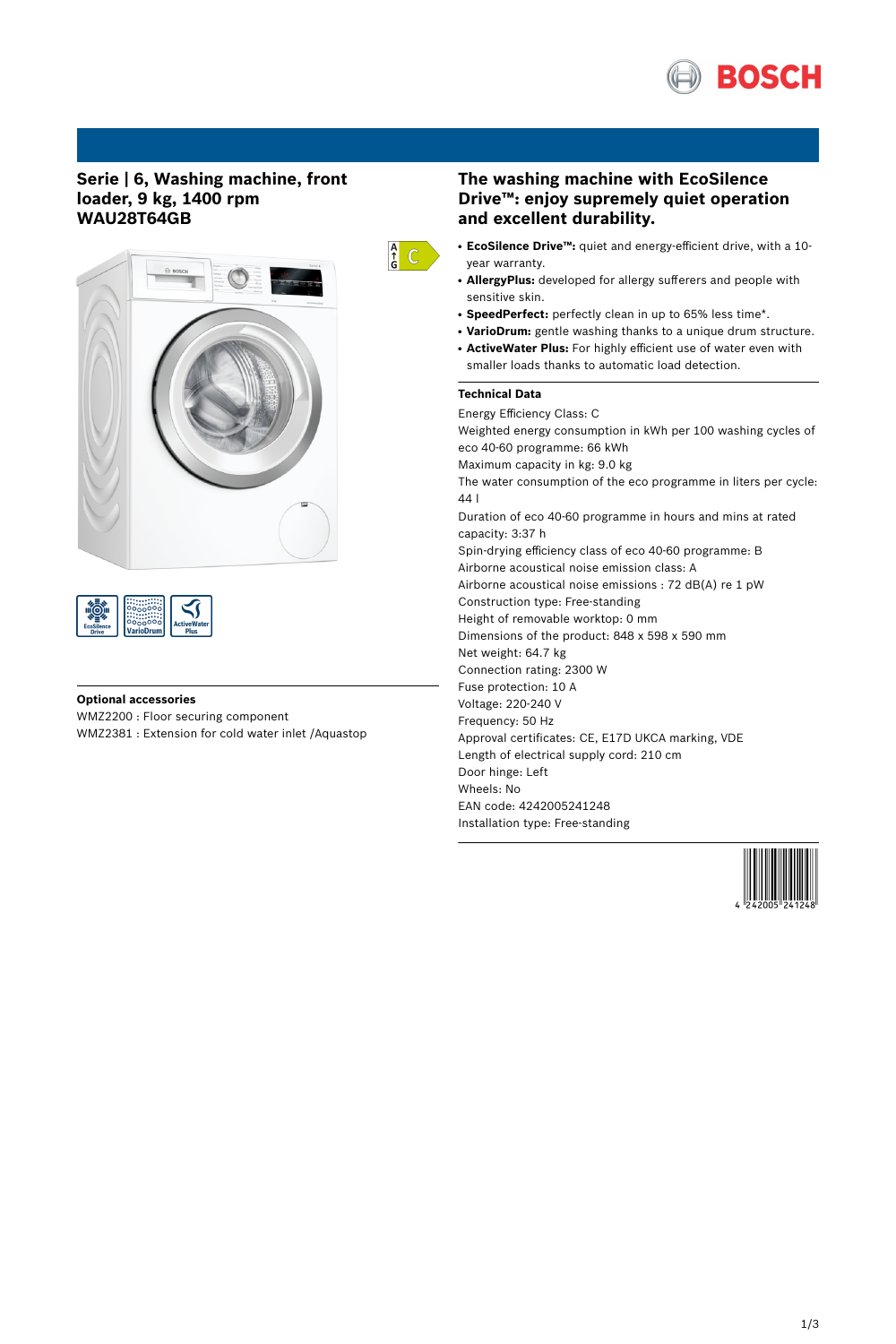

**Serie | 6, Washing machine, front loader, 9 kg, 1400 rpm WAU28T64GB**

# **The washing machine with EcoSilence Drive™: enjoy supremely quiet operation and excellent durability.**

#### **Performance**

- Energy Efficiency Class<sup>1</sup>: C
- Energy<sup>2</sup> / Water<sup>3</sup>: 66 kWh / 44 litres
- Load capacity: <sup>1</sup> <sup>9</sup> kg
- Programme duration<sup>4</sup>: 3:37 h:min
- Spin drying efficiency class: <sup>B</sup>
- Spin speed\*\*: <sup>400</sup> <sup>1400</sup> rpm
- Noise level: <sup>72</sup> dB (A) re <sup>1</sup> pW
- Noise efficiency class: <sup>A</sup>

#### **Programmes/functions**

- Touch control buttons: Reduced Ironing option, Ready in, start/pause with reload function, Temperature selection, SpeedPerfect, Prewash, Spin speed reduction/Rinse Hold
- Standard programmes: cottons, easy care, delicates, wool hand wash
- Special programmes: Allergy +, Drum clean with reminder, Dark Wash, Shirts, Drain / Spin, Mixed Load, Sportswear, Single Rinse, Super Quick 15/30
- Safeguard monitoring system adjusts load distribution and programme settings to protect clothes

#### **Key features**

- SpeedPerfect: perfectly clean in up to 65% less time. \*\*\*
- Reload function: Flexibility in adding laundry items into the drum, even after the wash cycle has started.
- EcoSilence drive with <sup>10</sup> year warranty
- AntiVibration Design for more stability and quietness

#### **Additional features**

- Large LED display for programme status indication, temperature, spin speed, remaining time and 24 hour time delay
- VarioDrum: gentle and efficient washing
- Drum clean with reminder function
- Consumption indicator energy
- Multiple Water Protection
- Foam detection system
- Overdosage indication
- Detergent dispensing: easy clean
- Divider for Liquid Detergent
- Child lock
- Acoustic signals: Buzzer

#### **Technical Information**

- Slide-under installation
- Drum volume: <sup>63</sup> litres
- Large silver-white door with 171° opening
- Dimensions (H x W): 84.8 cm x 59.8 cm
- Appliance depth: 59.0 cm
- Appliance depth incl. door: 63.2 cm
- Appliance depth with open door: 106.3 cm
- *¹ Scale of Energy Efficiency Classes from A to G*
- *² Energy consumption in kWh per 100 cycles (in programme Eco 40-60)*
- *³ Weighted water consumption in litres per cycle (in programme Eco 40-60)*
- *⁴ Duration of Eco 40-60 programme*
- *\*\* Values are rounded.*
- *\*\*\* Comparison between the program duration of Easy-care 40°C and the program duration of Easy-care 40°C + activated Speed option*